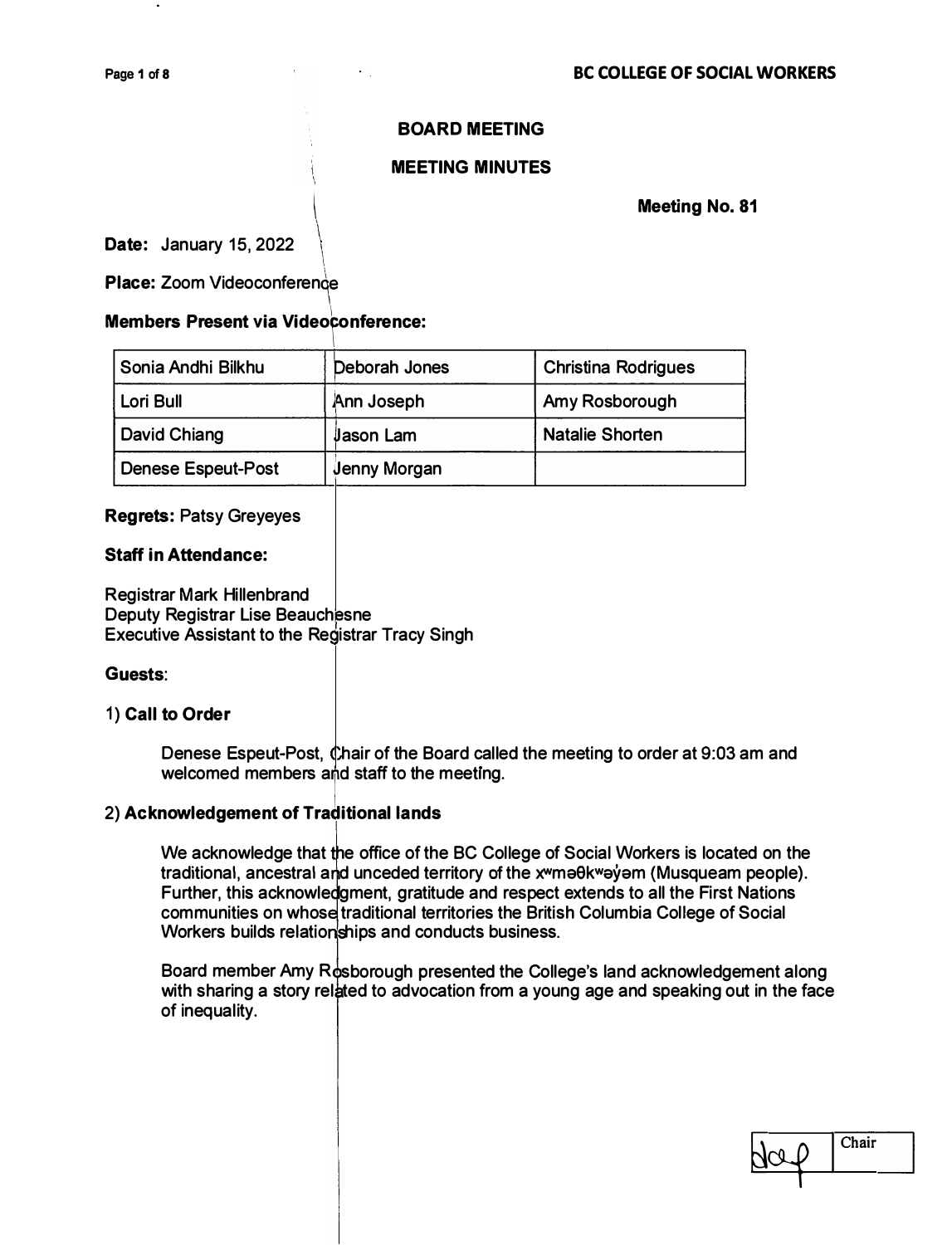#### 3) Welcome

a. Brief check-in and welcome new Board members

Time was given for members and staff to introduce themselves and provide a little bit of background information.

b. Confirmation of Executive Committee

Board Chair - Denese Espeut-Post Vice-Chair - Ann Joseph Finance Chair -- Natalie Shorten

#### 4) Decision Making Process and Boardroom Safety

Board chair Denese-Espeut Post provided a short review of the decision-making process and on boardroom safety.

#### 5) Approval of Agenda

The members of the Board considered the draft agenda.

Proposal 2022. 1.1: To accept the draft agenda as written. Proposal made by Chair Denese Espeut-Post. Agenda approved by consensus.

Proposal 2022. 1.1 was approved.

#### 6) Approval of Minutes

The members of the Board considered the draft minutes of the meeting held on November 6, 2021.

**Proposal 2022. 1.2:** To accept the draft minutes of the Board Meeting held on November 6, 2021, as amended. Proposal made by Chair Denese Espeut-Post. Minutes approved by consensus.

Proposal 2022. 1.2 was approved.

#### 7) Board Chair Report

a. Crown Agencies and Board Resourcing Office (CABRO) Public appointee update

Board Chair Denese Espeut-Post confirmed two new appointed members have joined the Board January 1, 2022. These are one-year terms with reappointment.

b. Board Member Informational Meeting - New and Existing Board Members

Orientation will be provided by Registrar Mark Hillenbrand and separate training provided by staff member lawyer Madelaine Kirk.

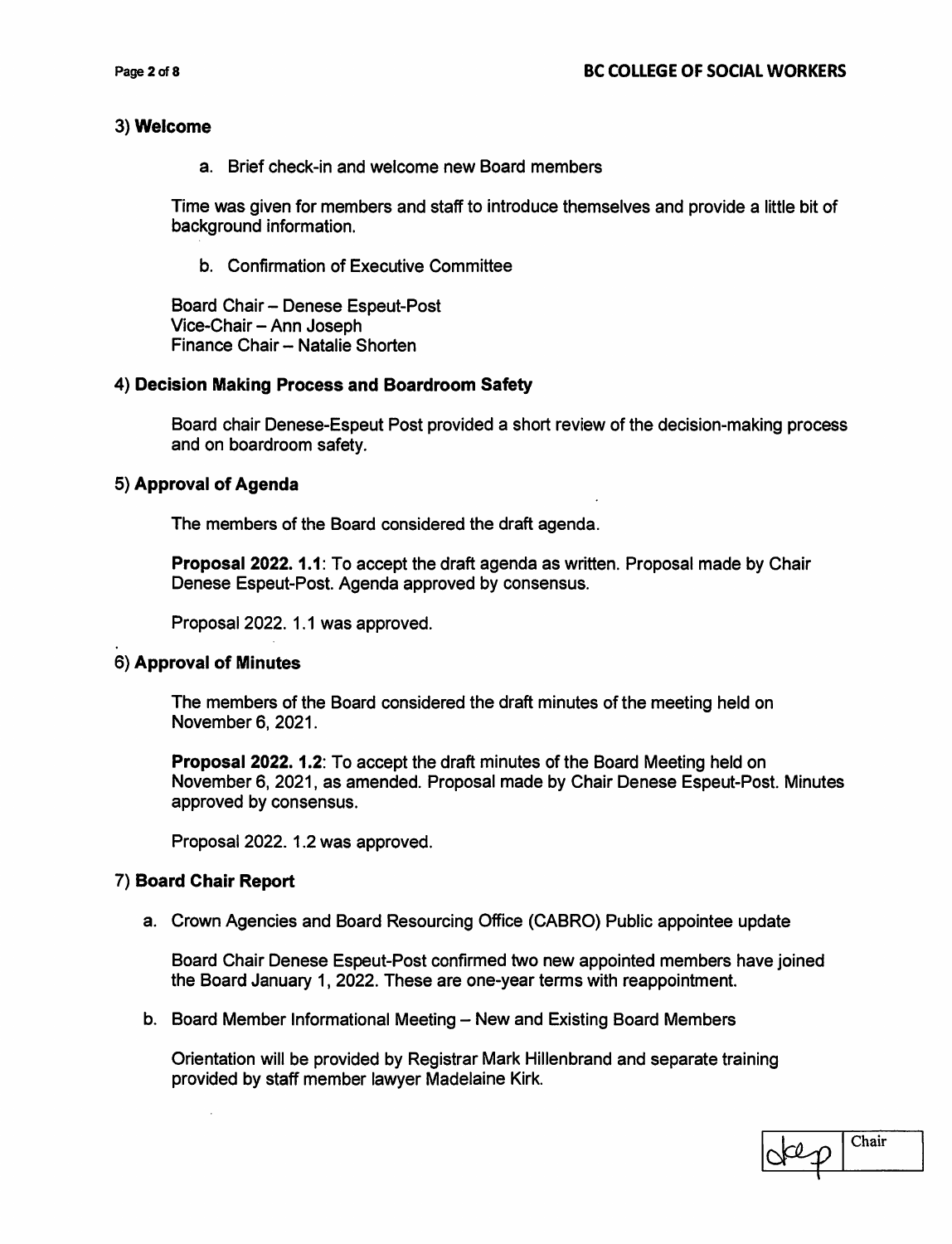- c. Board Member Code of Conduct **College Policy Excerpts** 
	- 1.3.2 Board Member Code of Conduct
	- $\bullet$ 1.3.3 Board Member Expectations
	- 1.7 Conflict of Interest
	- 1.8 Confidentiality  $\bullet$

Board Chair Denese-Espeut Post provided background on points listed ensuring positive governance behavior and what the expectations are as a Board member.

- Come prepared
- Attend all / most meetings
- Listen to perspectives of others
- Ask questions
- Being well-informed about the College, the work being done and the mandate
- Committee involvement
- Continued ongoing professional development
- d. Committee Chair Discussion Meeting

**Terms of Reference Policy Excerpts re Expectations** 

- Board Policy 1.4 Board Committees and Task Forces
- Board Policy 1.45 Responsibilities of Board Committees and Task Forces
- Board Policy 1.46 Expectations of Board Committee and Task Force Members
- Board Policy 1.8 Confidentiality

In a chair position a member takes on a leadership role.

e. Annual Priorities

**Board Chair Annual Priorities** 

College Policy and Procedure Review and Modernization Project **College Registration Bylaw update** Performance Evaluation of Registrar

#### 8) Annual General Meeting, 06-May-2022

a. Internet webinar only or Hybrid meeting?

Discussion and considerations included:

While acknowledging that an an in-person meeting is preferable, when taking into account, that the purpose of an Annual General meeting and its goals be accomplished virtually, due to the uncertainty regarding the pandemic, the sensical choice is to hold the Annual General Meeting as a virtual event.



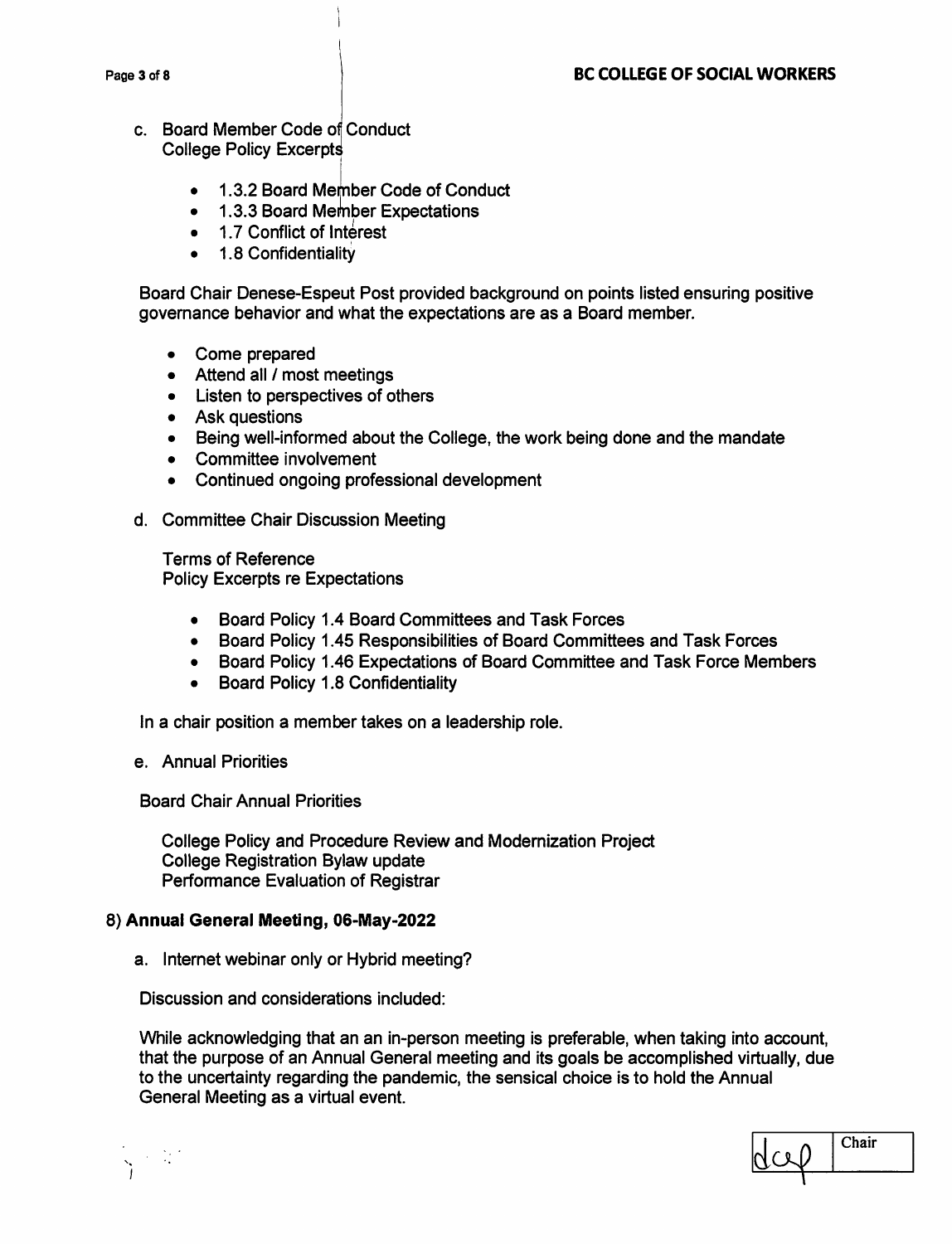Board Chair Denese Espeut-Post called for consensus for the 2022 Annual General Meeting (AGM) to be an online virtual event.

**Proposal 2022. 1.3: To accept a meeting of the Annual General Meeting as virtual for** 2022. Proposal made by Board Chair Denese Espeut-Post. 2022 AGM will be online. Approved by consensus.

Proposal 2022, 1.3 was approved.

#### 9) Operations

a. 2022 Staff Hiring Project

**Registration Assistant Manager** Indigenous Engagement and Initiatives **Inquiry Complaints Coordinator Professional Practice Coordinator** 

- b. Inquiry 2021 Complaints
- C. **Registration 2021 Applicant and Registrant Numbers**
- d. Hiring One year contract versus ongoing employment

Update provided by Registrar Mark Hillenbrand. The 2021 Staff Hiring Project has now continued into 2022.

1 year contract job positions have proven challenging to attract potential candidates and retain staff.

There is a need to reconsider 1 year contract staff positions in order to attract and retain potential candidates, avoid losing staff and cutting down on the administrative ongoing process of having to hire and re-hire.

Discussion and considerations included:

- $\bullet$ Budget in place to fund these positions.
- Contract positions cause difficulty in attracting and retaining individuals
- Initial 1 year limitation was informed by potential amalgamation with other College's. Current information is that if amalgamation occurs, it is not likely to happen within the next few years.

Proposal 2022. 1.4: To approve that contract positions be changed into ongoing fulltime positions. Proposal made by Chair Denese Espeut-Post. Proposal approved by consensus.

Proposal 2022. 1.4 was approved.

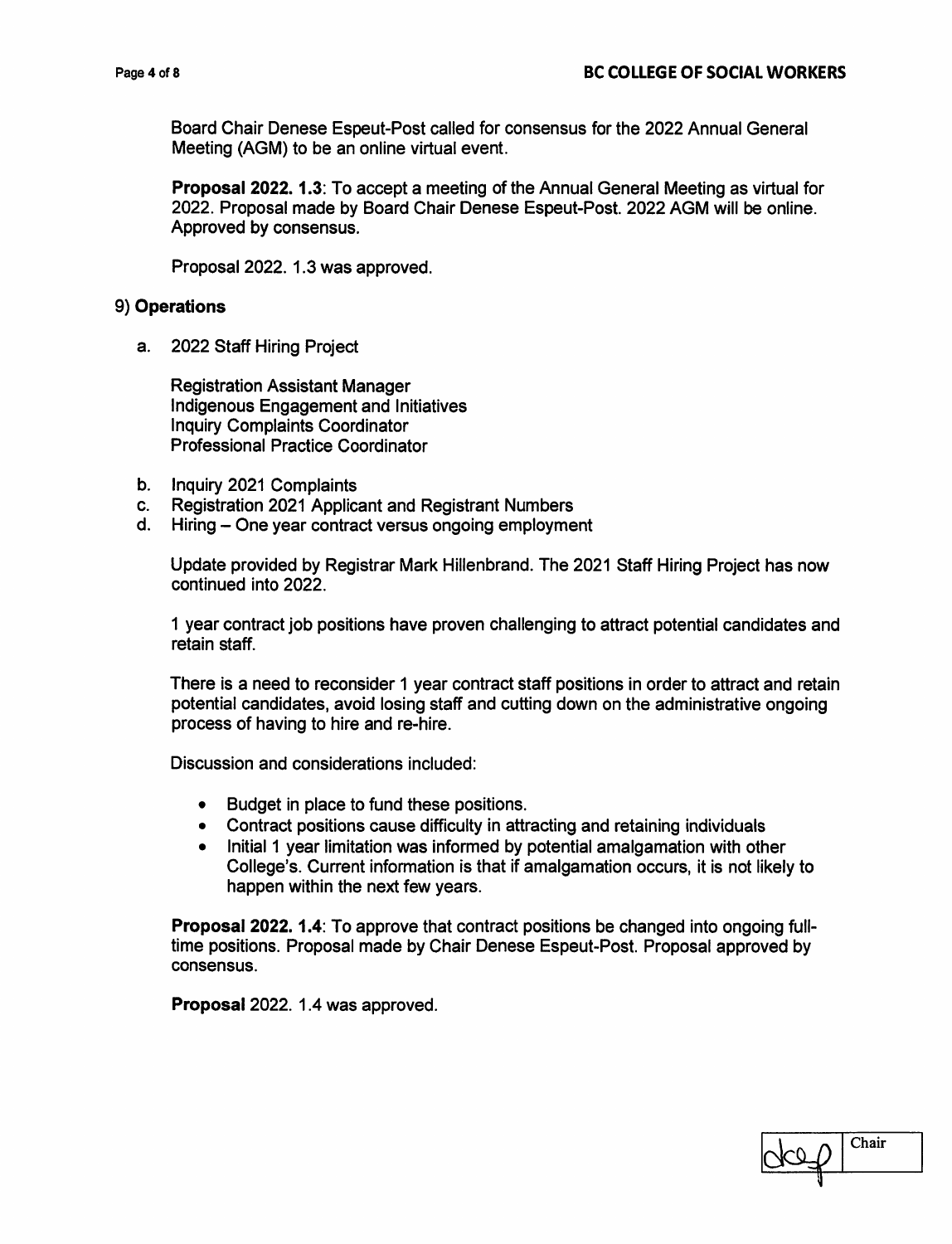#### 10) Committee Assignments

**Executive Committee Registration Committee Registration Appeals Committee Quality Assurance Committee Inquiry Committee Discipline Committee Indigenous Council Policy Committee** 

Time was spent assigning members to various committees, discussion and agreement on member composition.

**Proposal 2022. 1.5: To approve the designated council and committee assigned** memberships. Proposal approved by consensus.

Proposal 2022. 1.5 was approved.

#### 11) Other Business

- a. Canadian Association of Social Work Regulators
	- i. Anti-Racist Regulatory Work Group - Reference Group

Registrar Mark Hillenbrand commented that a group has been comprised in order to provide group guidance. The first meeting is being held January 24, 2022.

- b. Association of Social Work Boards (ASWB)
	- On November 9<sup>th</sup>, 2021 ASWB's Board unanimously approved a motion to i. gather, analyze, and release examination performance data.

Throughout 2022, time will be spent analyzing data which will then be released in a timely and transparent manner to be of use to universities.

- c. Board training and education reminders
	- i. ASWB - current dates
		- 1. 24 to 26-March-2022 New Board Member Training San Diego, CA
		- 28 to 30-April-2022 2022 Education Meeting Chicago, IL  $2.$
		- 11-May-2022 Leadership opportunities with ASWB Online  $3.$
		- $4.$ 2 to 3-June-2022 New Board Member Training - Online
		- $5<sub>1</sub>$ 15 to 17-September-2022 New Board Member Training - Alexandria, VA
		- 6. 17 to 19-November-2022 Delegate Assembly - Scottsdale, AZ
	- ii. **BC Health Regulators** 
		- Governance 101 Training
			- Schedule will be sent in January 2022 (Open to Board and Staff) a.
	- iii. Crown Agencies and Board Resourcing Office (CABRO) Governing in the Public Interest Online Training
		- **Prioritize for Publicly Appointed Board Members**  $a^{\dagger}$

| ıair |
|------|
|      |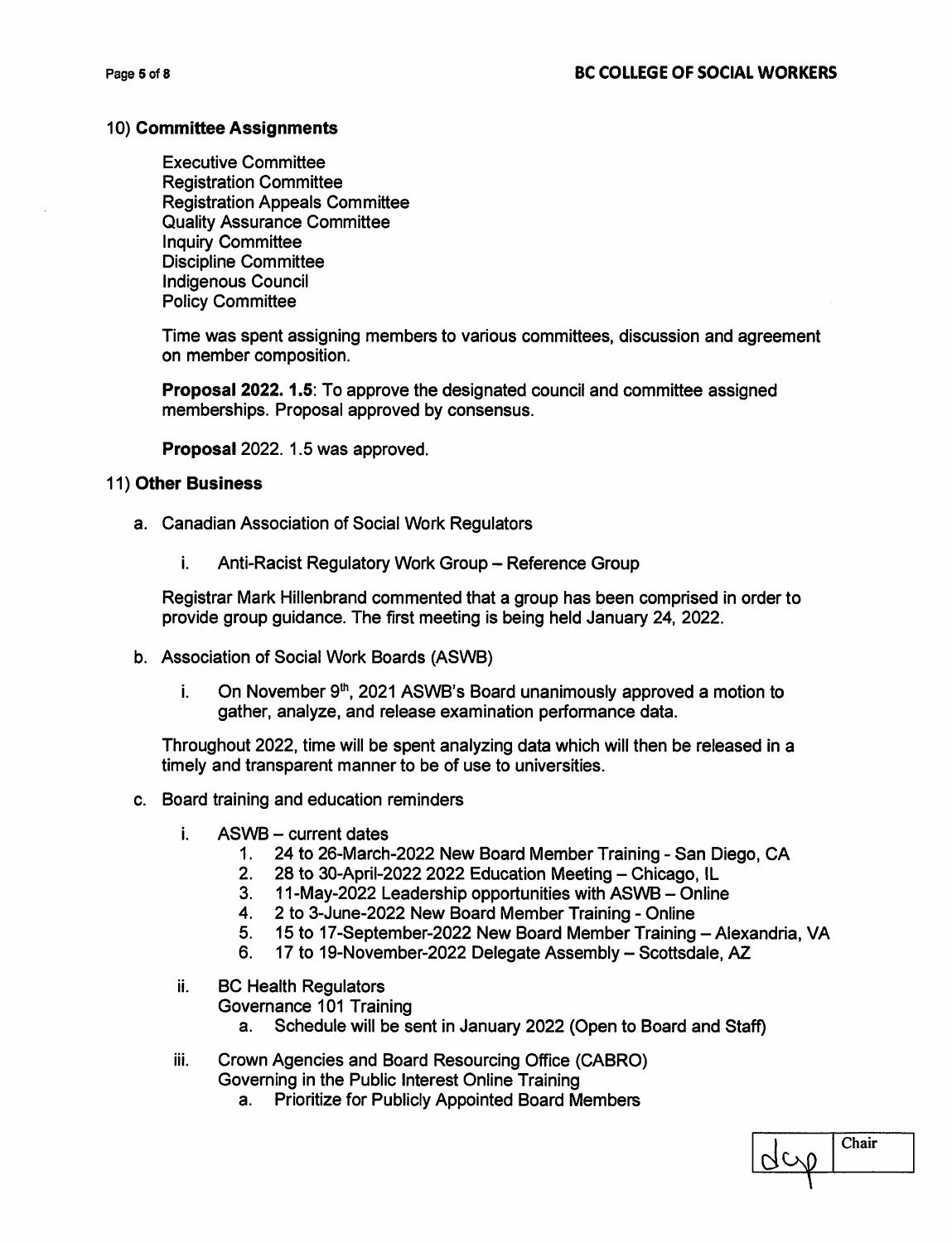## 12) Future Board Meetings

| 12-March-2022     | <b>Virtual Board Meeting</b>                   |
|-------------------|------------------------------------------------|
| 09-April-2022     | <b>Virtual Board Meeting</b>                   |
| 06-May-2022       | Annual General Meeting (Virtual or Hybrid AGM) |
| 25-June-2022      | <b>Virtual Board Meeting</b>                   |
| 10-September-2022 | <b>Virtual Board Meeting</b>                   |
| 26-November-2022  | In person Board Meeting                        |

## 13) Board Member Election Timelines

| 15-August-2022    | <b>Notice of Election</b> |
|-------------------|---------------------------|
| 15-September-2022 | <b>Nominations Close</b>  |
| 15-October-2022   | <b>Ballots Delivered</b>  |
| 15-November-2022  | <b>Election Closed</b>    |
| 15-December-2022  | <b>Results Announced</b>  |

If your term is coming to an end this year and you have interest to run again for another term, keep in mind the election times

## 14) Meeting Adjournment

The meeting adjourned at 12:40 pm

| iair |
|------|
|      |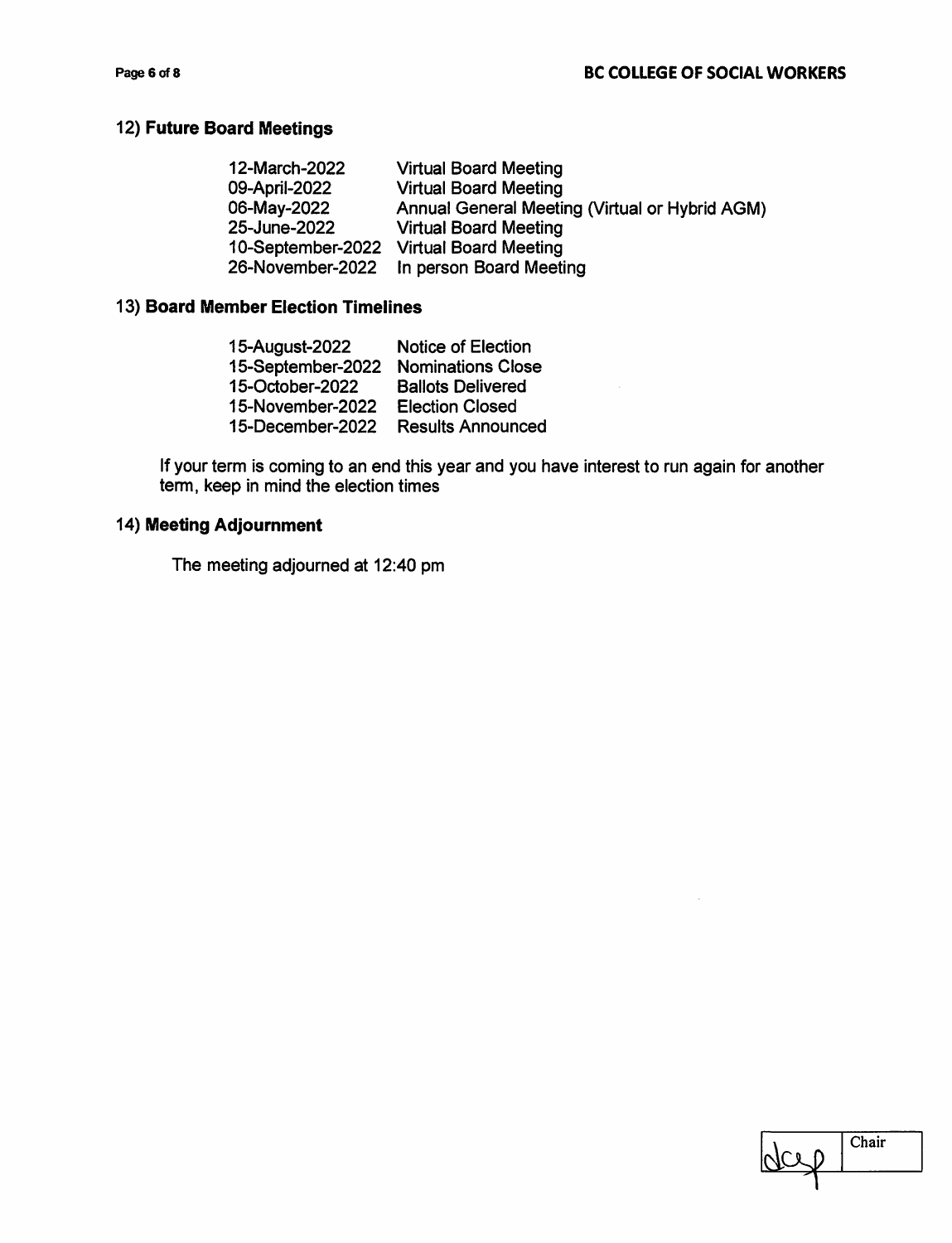## **Action Item List**

| <b>Topic</b>                                               | <b>Action</b>                              | <b>Member / Staff</b> |
|------------------------------------------------------------|--------------------------------------------|-----------------------|
| <b>Board Member</b><br>Informational Meeting   old members | Set up dates and times and send to new and | <b>Staff</b>          |